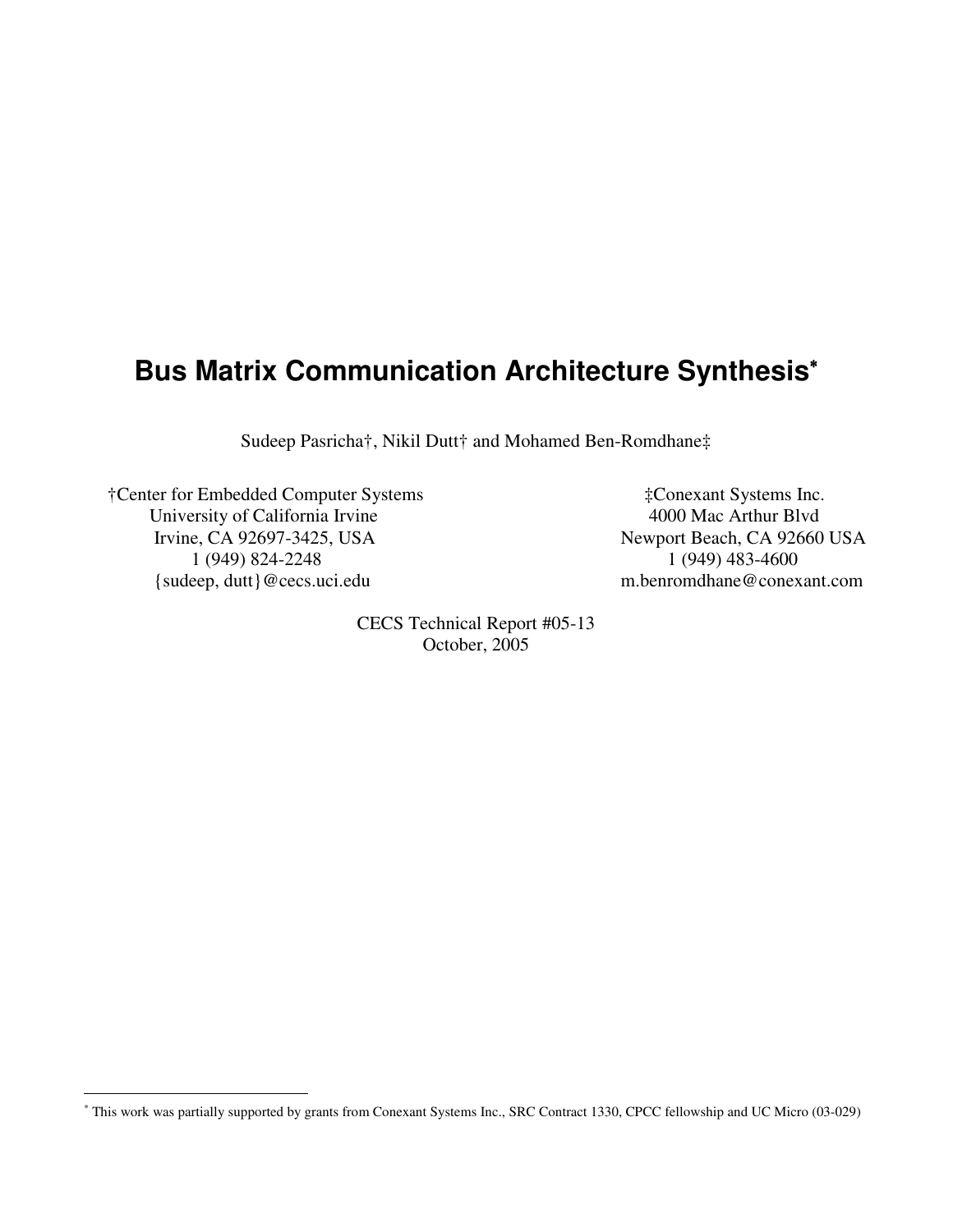# **Bus Matrix Communication Architecture Synthesis** ∗

Sudeep Pasricha†, Nikil Dutt† and Mohamed Ben-Romdhane‡

†Center for Embedded Computer Systems ‡Conexant Systems Inc. University of California Irvine 4000 Mac Arthur Blvd Irvine, CA 92697-3425, USA Newport Beach, CA 92660 USA 1 (949) 824-2248 1 (949) 483-4600 {sudeep, dutt}@cecs.uci.edu m.benromdhane@conexant.com

CECS Technical Report #05-13 October, 2005

### **Abstract**

*Modern multi-processor system-on-chip (MPSoC) designs have high bandwidth constraints which must be satisfied by the underlying communication architecture. Traditional hierarchical shared bus communication architectures can only support limited bandwidths and are not scalable for very high performance designs. Bus matrix based communication architectures consist of several parallel busses which provide a suitable backbone* to support high bandwidth systems, but suffer from high cost overhead due to extensive bus wiring inside the matrix. Manual traversal of the vast exploration space to synthesize a minimal cost bus matrix that also satisfies *performance constraints is practically infeasible. In this report, we address this problem by proposing an automated approach for synthesizing a bus matrix communication architecture which satisfies all performance* constraints in the design and minimizes wire congestion in the matrix. To validate our approach, we consider several industrial strength applications from the networking domain and show that our approach results in up to 9x component savings when compared to a full bus matrix and up to 3.2x savings when compared to a maximally *connected reduced bus matrix, while satisfying all performance constraints in the design.*

<sup>∗</sup> This work was partially supported by grants from Conexant Systems Inc., SRC Contract 1330, CPCC fellowship and UC Micro (03-029)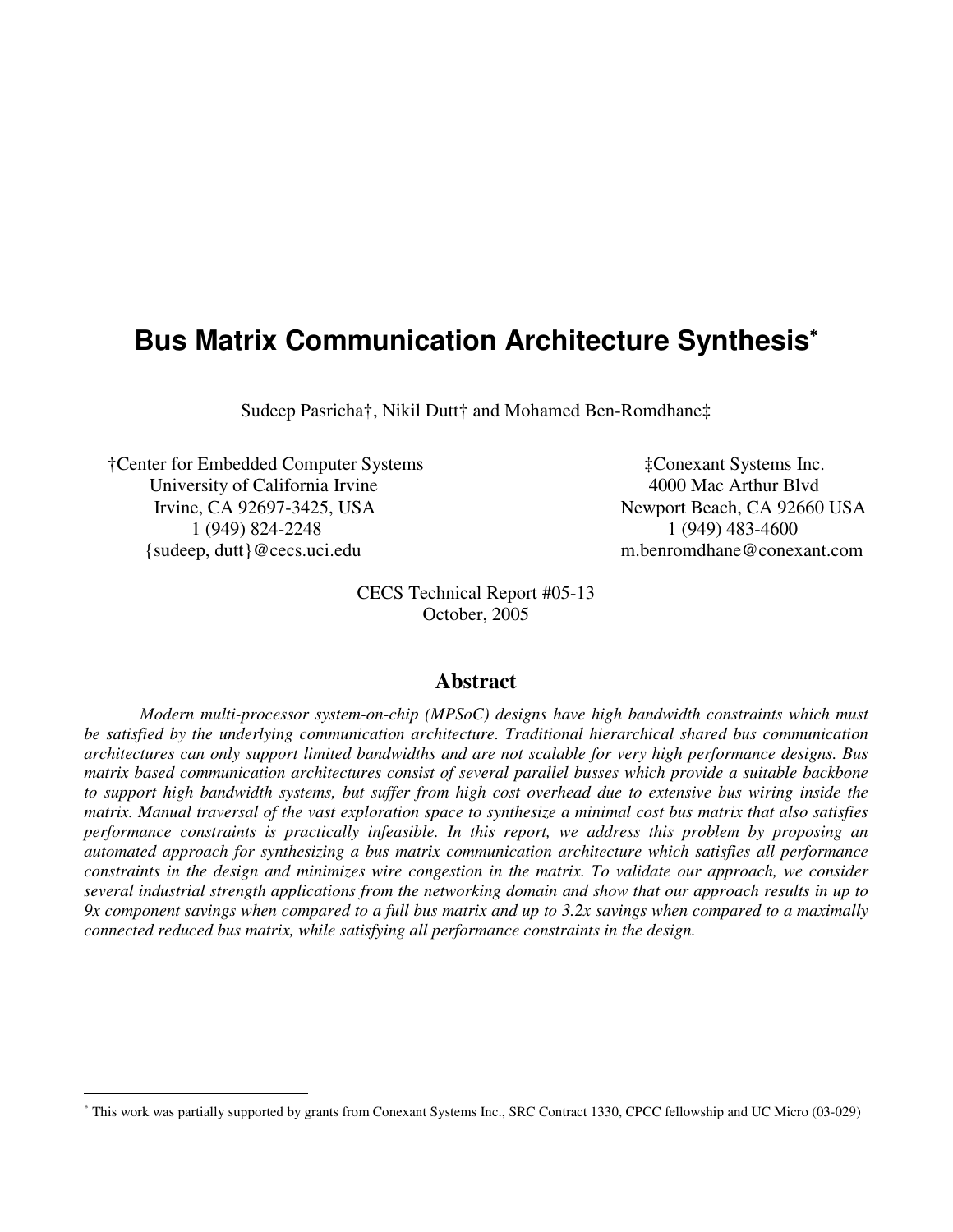## **Bus Matrix Communication Architecture Synthesis**

Sudeep Pasricha†, Nikil Dutt† and Mohamed Ben-Romdhane‡

### †Center for Embedded Computer Systems ‡Conexant Systems Inc. University of California Irvine 4000 Mac Arthur Blvd {sudeep, dutt}@cecs.uci.edu m.benromdhane@conexant.com

**Abstract – Modern multi-processor system-on-chip (MPSoC) designs have high bandwidth constraints which must be satisfied by the underlying communication architecture. Traditional hierarchical shared bus communication architectures can only support limited bandwidths and are not scalable for very high performance designs. Bus matrix based communication architectures consist of several parallel busses which provide a suitable backbone to support high bandwidth systems, but suffer from high cost overhead due to extensive bus wiring inside the matrix. Manual traversal of the vast exploration space to synthesize a minimal cost bus matrix that also satisfies performance constraints is practically infeasible. In this report, we address this problem by proposing an automated approach for synthesizing a bus matrix communication architecture which satisfies all performance constraints in the design and minimizes wire congestion in the matrix. To validate our approach, we consider several industrial strength applications from the networking domain and show that our approach results in up to 9** × **component savings when compared to a full bus matrix and up to 3.2** × **savings when compared to a maximally connected reduced bus matrix, while satisfying all performance constraints in the design.**

#### I. INTRODUCTION

Multi-processor system-on-chip (MPSoC) designs are increasingly being used in today's high performance embedded systems. These systems are characterized by a high level of parallelism, due to the presence of multiple processors, and large bandwidth requirements, due to the massive scale of component integration. The choice of communication architecture in such systems is of vital importance because it supports the entire inter-component data traffic and has a significant impact on the overall system performance.

Traditionally used hierarchical shared bus communication architectures such as those proposed by AMBA [1], CoreConnect [2] and STbus [3] can cost effectively connect few tens of cores but are not scalable to cope with the demands of very high performance systems. Point-to-point communication connection between cores is practical for even fewer components. Network-on-Chip (NoC) based communication architectures [5] have recently emerged as a promising alternative to handle communication needs for the next generation of high performance designs. However, although basic concepts have been proposed, research on

NoCs is still in its infancy, and few concrete implementations of complex NoCs exist to date [6].



**Fig. 1. Full bus matrix architecture**

In this paper we look at *bus matrix* (sometimes also called *crossbar switch*) based communication architectures [7] which are currently being considered by designers to meet the high bandwidth requirements of modern MPSoC systems. Fig. 1 shows an example of a three-master sevenslave AMBA bus matrix architecture for a dual ARM processor based networking subsystem application. A bus matrix consists of several busses in parallel which can support concurrent high bandwidth data streams. The *Input stage* is used to handle interrupted bursts, and to register and hold incoming transfers if receiving slaves cannot accept them immediately. The *Decode* stage generates select signal for appropriate slaves. Unlike in traditional shared bus architectures, arbitration in a bus matrix is not centralized, but rather distributed so that every slave has its own arbitration.



**Fig. 2. Partial bus matrix architecture**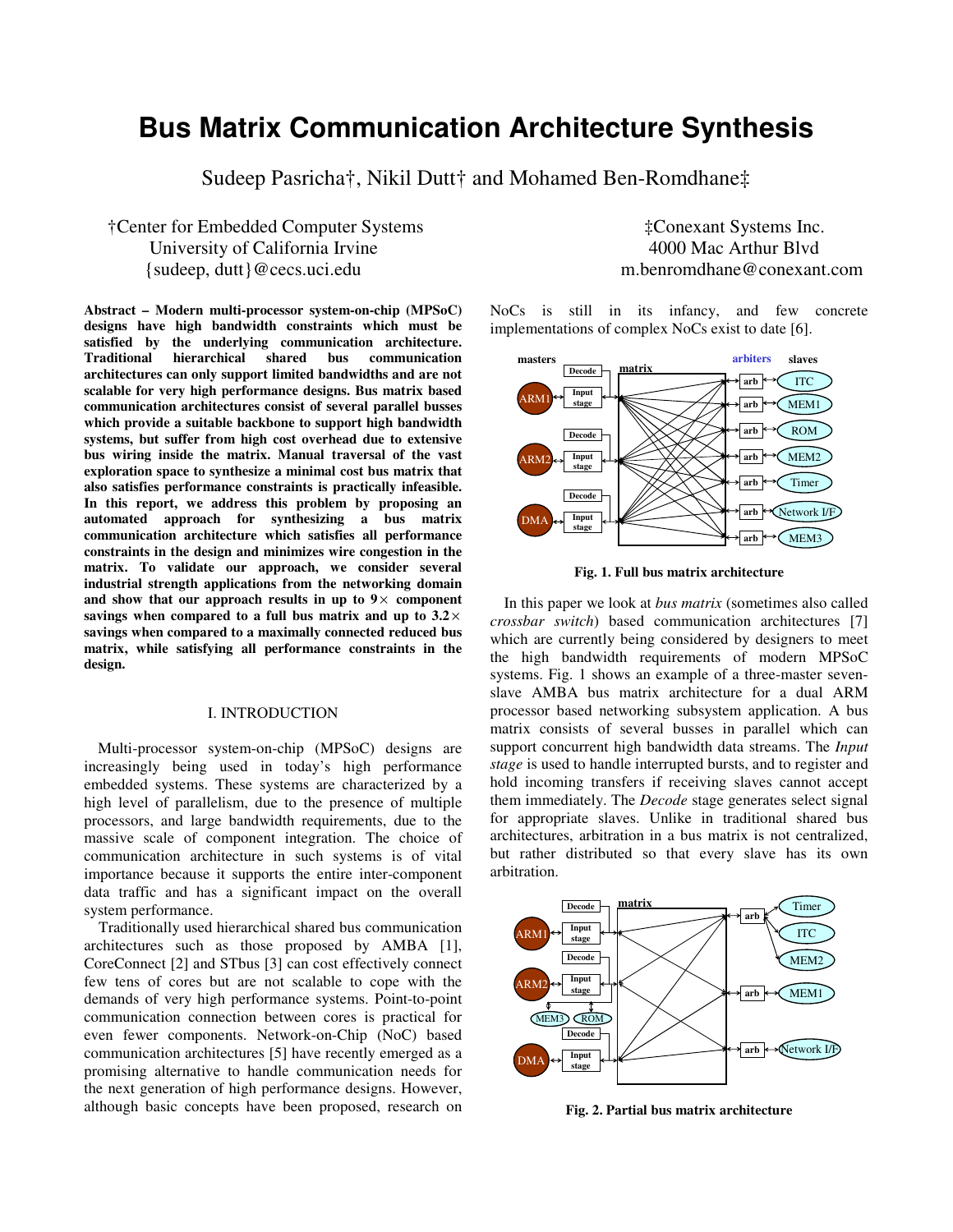One drawback of the *full bus matrix* structure shown in Fig. 1 is that it connects every master to every slave in the system, resulting in a prohibitively large number of busses in the matrix. The excessive wire congestion can make it practically impossible to route and achieve timing closure for the design [14]. To overcome this shortcoming, designers tailor a full matrix structure to the particular application at hand, creating a *partial bus matrix*, as shown in Fig. 2. This structure has fewer busses and consequently uses fewer components (arbiters, decoders, buffers), has a smaller area and also utilizes less power.

The problem of synthesizing a minimal cost (i.e. having the least number of busses) bus matrix for a particular application is complicated by the large number of combinations of possible matrix topologies and bus architecture parameters such as bus widths, clock speeds, out-of-order (OO) buffer sizes and shared slave arbitration schemes. Previous research in the area of bus matrix/crossbar synthesis (discussed in the next section) has been inadequate in addressing the entire problem, and instead has been limited to exploring a small subset of the synthesis problem (such as topology synthesis [8]). Very often, designers end up evaluating the bus matrix design space by creating simulation models annotated with detail based on experience, and manually iterating through different combinations of topology and communication architecture parameters. Such an effort remains time consuming and produces bus matrix architectures which are generally overdesigned for the application at hand.

Our goal in this paper is to address this problem by presenting an automated approach for synthesizing a bus matrix communication architecture, which generates not only the matrix topology, but also communication parameter values for bus clock speeds, OO buffer sizes and arbitration strategies. Most importantly, our synthesis effort minimizes the number of busses in the matrix and satisfies all performance constraints in the design. To demonstrate the effectiveness of our approach we synthesize a bus matrix architecture for four industrial strength MPSoC case studies from the networking domain and show that our approach significantly reduces wire congestion in a matrix, resulting in up to  $9 \times$  component savings when compared to a full bus matrix and up to  $3.2 \times$  savings when compared to a maximally connected reduced bus matrix.

#### II. RELATED WORK

The need for bus matrix (or crossbar switch) architectures has been emphasized in previous work in the area of communication architecture design. Lahtinen et al. [9] compared the shared bus and crossbar topologies to conclude that the crossbar is superior to a bus for high throughput systems. Ryu et al. [10] compared a full crossbar switch with other bus based topologies and found that the crossbar switch outperformed the other choices due to its superior parallel response. Loghi et al. [11] presented

exploration studies with the AMBA and STBus shared bus, full crossbar and partial crossbar topologies, concluding that crossbar topologies are much better suited for high throughput systems requiring frequent parallel accesses. An interesting conclusion from their work is that partial crossbar schemes can perform just as well as the full crossbar scheme, if designed carefully. However, the emphasis of their work was not on the generation of such partial crossbar topologies.

Although a lot of work has been done in the area of hierarchical shared bus architecture synthesis [12-14][27-14]] 30] and NoC architecture synthesis [15-16][24-26], few efforts have focused on bus matrix synthesis. Ogawa et al. [17] proposed a transaction based simulation environment which allows designers to explore and design a bus matrix. But the designer needs to manually specify the communication topology, arbitration scheme and memory mapping, which is too time consuming for the complex systems of today. The automated synthesis approach for STBus crossbars proposed by Murali et al. in [8] is the only work that comes closest to our goal of automated bus matrix synthesis. However, their work primarily deals with automated crossbar topology synthesis – the communication parameters (arbitration schemes, OO buffer sizes, bus widths and speeds) which have considerable influence on system performance [19][23] are not explored or synthesized. Our synthesis effort overcomes this shortcoming and synthesizes both the topology and communication architecture parameters for the bus matrix. Additionally, [8] assumes that critical data streams cannot overlap on the same bus, places a static limit on the maximum number of components that can be attached to a bus and also requires the designer to specify hard-todetermine threshold values of traffic overlap as an input, based on which components are allocated to separate busses. These are conservative approaches which lead to an overdesigned, sub-optimal system. Our approach carefully selects appropriate arbitration schemes (e.g. TDMA based) that can allow multiple constraint streams to exist on the same bus, and also does not require the designer to specify data traffic threshold values or statically limit the number of components on a bus. Experimental comparison studies (described in Section IV) show that our scheme is more aggressive and obtains greater reduction in bus matrix connections, when compared to [8].

#### III. BUS MATRIX SYNTHESIS

This section describes our approach for automated bus matrix synthesis. First we formulate the problem and present our assumptions. Next, we describe our simulation engine and elaborate on communication parameter constraints, which guide the matrix synthesis process. Finally, we present our automated bus matrix synthesis approach in detail.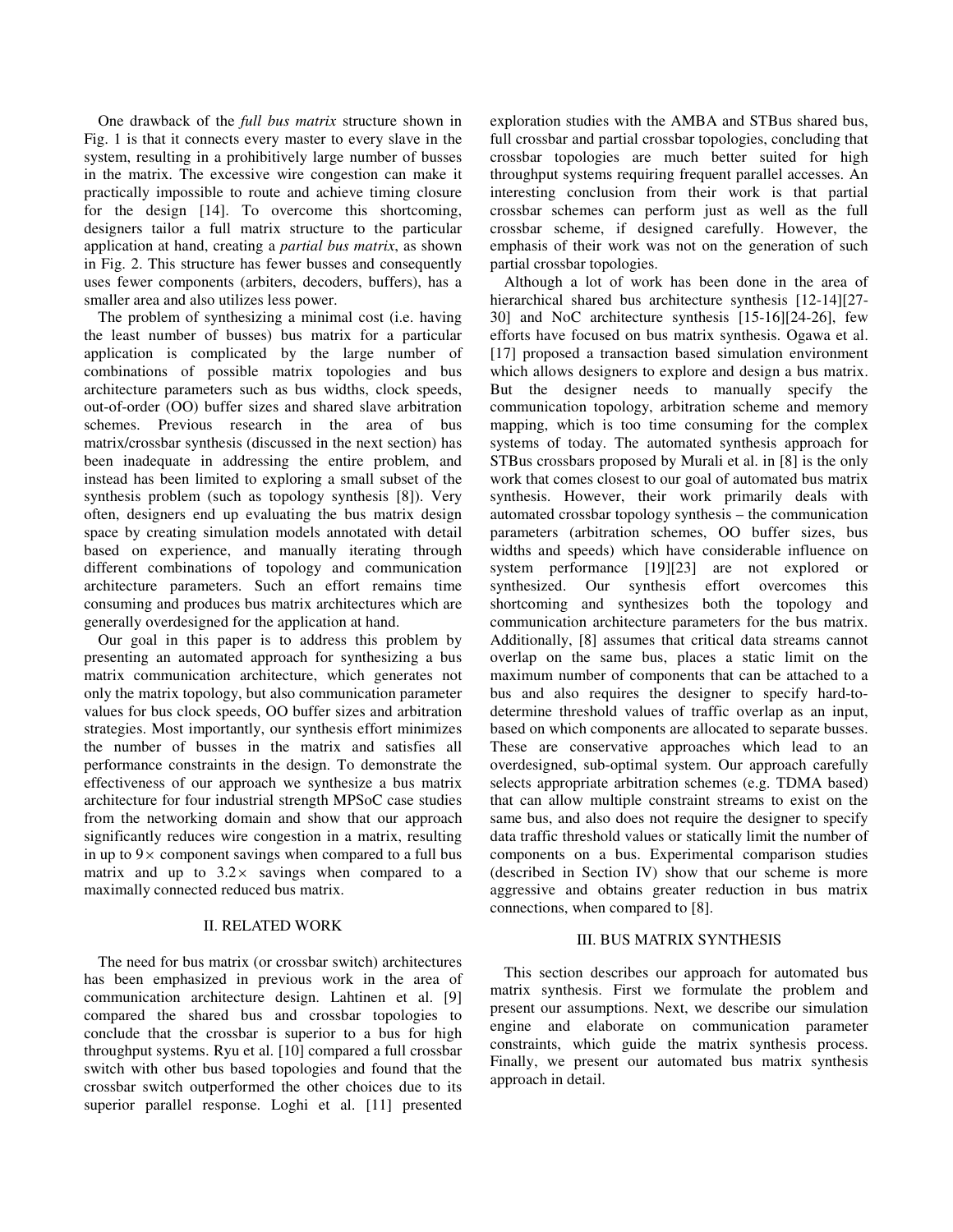#### A. Problem Formulation

We are given an MPSoC design having several components (IPs) that need to communicate with each other. We assume that hardware/software partitioning has taken place and that the appropriate functionality has been mapped onto hardware and software IPs. These IPs are standard "black box" library components which cannot be modified during the synthesis process, except for the memory components. The target standard bus matrix communication architecture (e.g. AMBA bus matrix [1]) that determines the pins at the IP interface and for which the matrix must be synthesized, is also specified. Typically, all busses within a bus matrix have the same data bus width, which usually depends on the number of data interface pins of the IPs in the design. We assume that this matrix data bus width is specified by the designer, based on the knowledge of the IPs selected for the design.

Generally, MPSoC designs have performance constraints which are dependent on the nature of the application. The *throughput* of communication between components is a good measure of the performance of a system [12]. To represent performance constraints in our approach, we define a **Communication Throughput Graph** *CTG = G(V,A)* which is a directed graph, where each vertex *v* represents a component in the system, and an edge *a* connects components that need to communicate with each other. A **Throughput Constraint Path** (TCP) is a subgraph of a CTG, consisting of a single master for which data throughput must be maintained and other masters, slaves and memories which are in the critical path that impacts the maintenance of the throughput. Fig. 3 shows a CTG for a network subsystem, with a TCP involving the ARM2, MEM2, DMA and 'Network I/F' components, where the rate of data packets streaming out of the 'Network I/F' component must not fall below 1 Gbps.



**Fig. 3. Communication Throughput Graph (CTG)**

**Problem Definition** *A bus B can be considered to be a partition of the set of components*  $V$  *in a CTG, where*  $B \subset$ *V. Then the problem is to determine an optimal component to bus assignment for a bus matrix architecture, such that V is partitioned onto a minimal number of busses N and satisfies all constraints in the design, represented by the TCPs in a CTG.*

#### **B.** Simulation Environment

Since communication behavior in a system is characterized by unpredictability due to dynamic bus requests from cores, contention for shared resources, buffer overflows etc., a simulation based approach is necessary for accurate performance estimation. However, relying solely on simulation based exploration can limit the amount of space that can be explored in a reasonable amount of time. As we describe later, our synthesis approach makes use of a combination of static and simulation based dynamic analysis to speed up the synthesis process.

For the simulation part of our flow, we capture behavioral models of components and bus architectures in SystemC [18][22], and keep them in an IP library database. Since we were concerned about the speed of simulation, we chose a fast transaction-based, bus cycle accurate modeling abstraction, which averaged simulation speeds of 150–200 Kcycles/sec [13], while running embedded software applications on processor ISS models. The communication model in this abstraction is extremely detailed, capturing delays arising due to frequency and data width adapters, bridge overheads, interface buffering and all the static and dynamic delays associated with the standard bus architecture protocol being used.

#### C. Communication Parameter Constraint Set

The exploration space for a typical MPSoC bus matrix communication architecture consists of combinations of bus topology configurations with communication parameter values for bus clock speeds, OO buffer sizes and arbitration schemes. If we allow these parameters to have any arbitrary values, an incredibly vast design space is created. The time required to traverse this space as we search for the most cost effective configuration (which also satisfies all performance constraints) would become unreasonably large. More importantly, once we manage to find such a system configuration, there would be no guarantee that the values generated for the communication parameters would be practically feasible. To ensure that our synthesis approach generates a realistic matrix architecture configuration, we allow the designer to specify a Communication Parameter Constraint set  $(\Psi)$ . These constraints are in the form of a discrete set of valid values for the communication parameters to be synthesized. We allow the specification of two types of constraint sets for components – a global constraint set  $(\Psi_G)$  and a local constraint set  $(\Psi_I)$ . The designer can specify local constraints for a resource if these constraint values are different from the global constraints. Otherwise, the designer can leave the local constraints unspecified, thus allowing the resource to inherit the more generic global constraints. For instance, a designer might set the allowable bus clock speeds for a set of busses in a subsystem to multiples of 33 MHz, with a maximum speed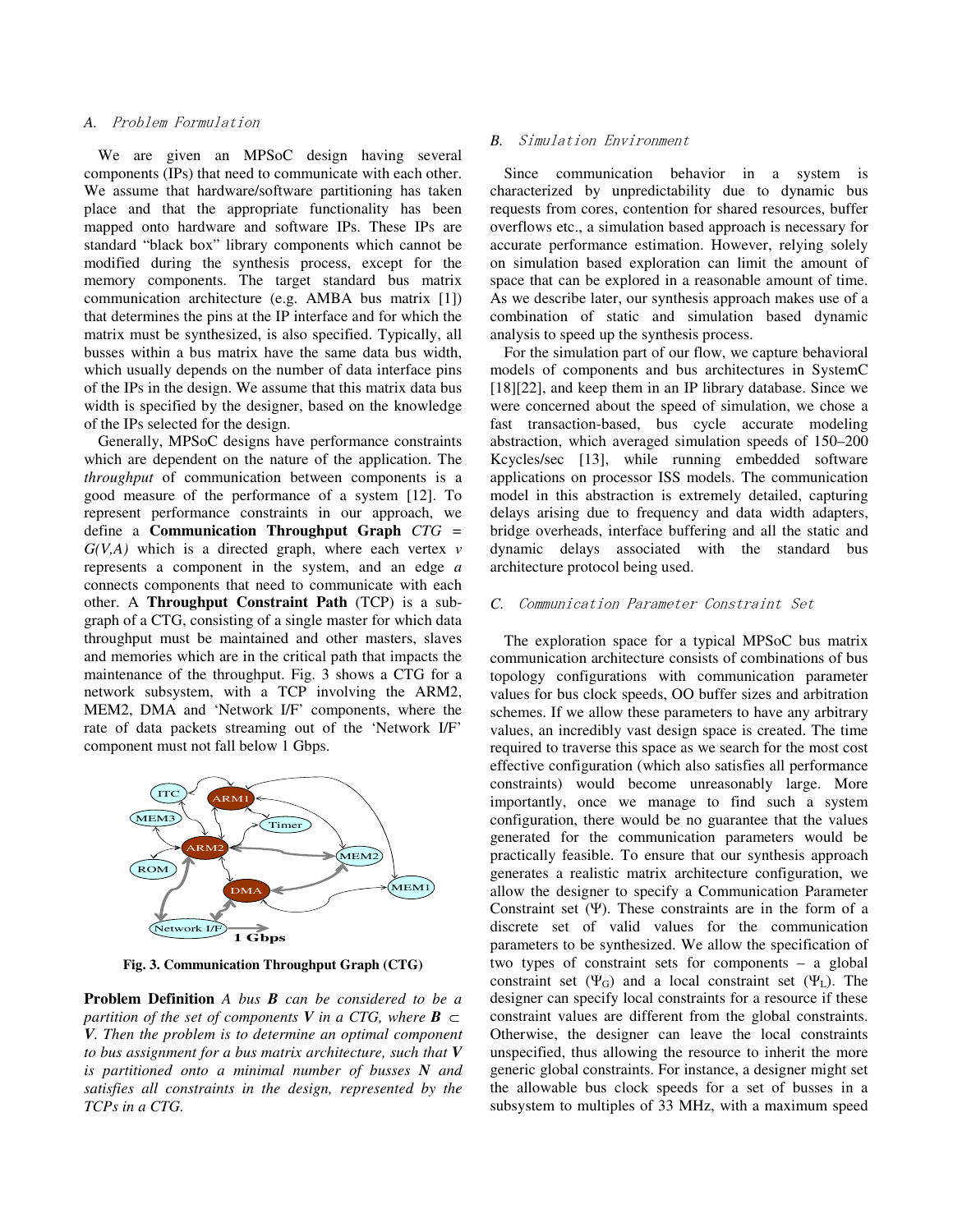of 166 MHz, based on the operation frequency of the cores in the subsystem, while globally, the allowed bus clock speeds are multiples of 50 MHz, up to maximum of 400 MHz. The presence of a local constraint overrides the global constraint, while the absence of it results in the resource inheriting global constraints. This provides a convenient mechanism for the designer to bias the synthesis process based on knowledge of the design and the technology being targeted. Such knowledge about the design is not a prerequisite for using our synthesis framework. As long as  $\Psi$  is populated with any discrete set of values for the parameters, our framework will attempt to synthesize a feasible, low-cost optimal matrix architecture. However, informed decisions can greatly reduce the time taken for synthesis and help the designer generate a more practical system.

#### D. Synthesis Approach

We now describe our automated bus matrix synthesis approach. Fig. 4 gives a high level overview of the flow. The inputs to the flow include a Communication Throughput Graph (CTG), a library of behavioral IP models, a target bus matrix template (e.g. AMBA bus matrix [1]) and a communication parameter constraint set ( $\Psi$ ) – which includes  $\Psi_G$  and  $\Psi_L$ . The general idea is to first perform a fast TLM level simulation of the system to get application-specific data traffic statistics. This information is used in a global optimization phase to reduce the full bus matrix architecture, by removing unused busses and local slave components from the matrix. We call the resulting matrix a **maximally connected reduced matrix**. The next step is to perform a static *branch and bound based clustering* of slave components in the matrix which further reduces the number of busses in the matrix. We rank the results of the static clustering analysis, from the best case solution (least number of busses) to the worst (most number of busses) and save them in the database. We then use a fast bus cycle accurate simulation engine [13][19] to validate and select the best solution which meets all the performance constraints, determine slave arbitration schemes, optimize the design to minimize bus speeds and OO buffer sizes and then finally output the optimal synthesized bus matrix architecture.

We now describe the synthesis flow in detail. In the first phase, the IP library is mapped onto a full bus matrix and simulated at the TLM level, with no arbitration contention overhead since there are no shared channels and also because we assume infinite ports at IP interfaces. We also set the OO buffer sizes to the maximum allowed in  $\Psi$ . The *TLM simulation* phase allows us to obtain applicationspecific data traffic statistics such as number of transactions on a bus, average transaction burst size on a bus and memory usage profiles. Knowing the bandwidth to be maintained on a channel from the Throughput Constraint Paths (TCPs) in the CTG, we can also estimate the minimum clock speed at which any bus in the matrix must operate, in order to meet its throughput constraint, as follows. The data throughput ( $\Gamma$ <sub>TLM/B</sub>) from the TLM simulation, for any bus  $B$  in the matrix is given by

$$
\Gamma_{\text{TLM/B}} = (numT_B \times sizeT_B \times width_B \times \Omega_B) / \sigma
$$

where *numT* is the number of data transactions on the bus, *sizeT* is the average size of these data transactions, *width* is the data bus width,  $\Omega$  is the clock speed, and  $\sigma$  is the total number of cycles of TLM simulation for the application. The values of  $numT$ ,  $sizeT$  and  $\sigma$  are obtained from the TLM simulation in phase 1. To meet the throughput constraint  $\Gamma$ <sub>TCP/B</sub> for the bus B,

$$
\Gamma_{\text{TLMB}} \geq \Gamma_{\text{TCP/B}}
$$
  
 
$$
\therefore \quad \Omega_B \geq (\sigma \times \Gamma_{\text{TCP/B}}) / (width_B \times numT_B \times sizeT_B)
$$

The minimum bus clock speed thus found is used to create (or update) the local bus speed constraint set  $\Psi_{L(speed)}$  for the bus *B*.



**Fig. 4. Automated bus matrix synthesis flow**

In the next phase (phase 2 in Fig. 4), we perform global optimization (*global\_optimize*) on the matrix by using information gathered from the TLM simulation in phase 1. In this phase we first remove all the busses that have no data traffic on them, from the full bus matrix. Next, we analyze the memory usage profile from the simulation run and attempt to split those memory nodes for which different masters access non-overlapping regions. Finally we cluster dedicated slave and memory components with their corresponding masters by migrating them from the matrix to the local busses of the masters, to reduce congestion in the bus matrix. Note that we perform memory splitting before local node clustering because it allows us to generate local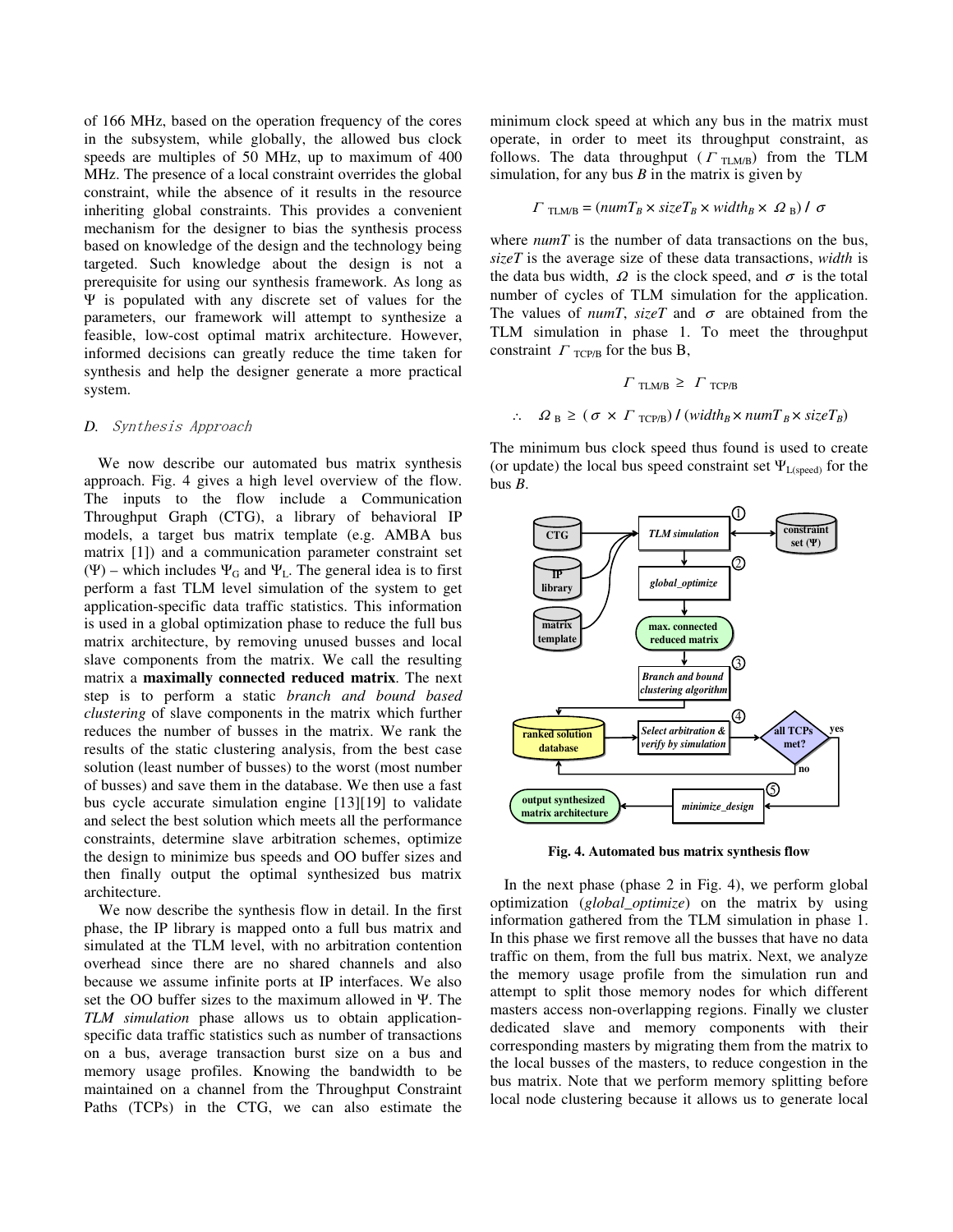memories which can then be clustered with their corresponding masters. After the *global\_optimize* phase, the matrix structure obtained is termed as a **maximally connected reduced bus matrix**.

The next phase (phase 3 in Fig. 4) involves static analysis to determine the optimal reduced bus matrix for the given application. We make use of a *branch and bound based clustering algorithm* to cluster slave components to reduce the number of busses in the matrix even further. Note that we do not consider merging masters because it adds two levels of contention (one at the master end and another at the slave end) in a data path, which can drastically degrade system performance. Before describing the algorithm, we present a few definitions. A *slave cluster*  $SC = \{s_1, \ldots s_n\}$ refers to an aggregation of slaves that share a common arbiter. Let  $M_{SC}$  refer to the set of masters connected to a slave cluster SC. Next, let  $\Pi$  sclose a superset of sets of busses which are merged when slave clusters *SC1* and *SC2* are merged. Finally, for a *merged bus set*  $\beta = \{b_1...b_n\}$ , where  $\beta \subset \Pi_{\text{SC1/SC2}}$ , let  $K_{\beta}$  refer to the set of allowed bus speeds for the newly created bus when the busses in set  $\beta$ are merged, and is given by

$$
K_{\beta} = \Psi_{L(speed)}(b_1) \cap \Psi_{L(speed)}(b_2) \dots \cap \Psi_{L(speed)}(b_n)
$$

The branching algorithm starts out by clustering two slave clusters at a time, and evaluating the gain from this operation. Initially, each slave cluster has just one slave. The total number of clustering configurations possible for a bus matrix with *n* slaves is given by  $(n! \times (n-1)!)/2^{(n-1)}$ . This creates an extremely large exploration space, which cannot be traversed in a reasonable amount of time. In order to consider only valid clustering configurations and arrive at an optimal solution quickly, we make us of a bounding function.

| <b>Step 1:</b> if (exists lookupTable(SC1,SC2)) then<br>discard duplicate clustering                        |
|-------------------------------------------------------------------------------------------------------------|
| else<br>updatelookupTable(SC1, SC2)                                                                         |
| Step 2: if $(M_{\text{SCI}} \cap M_{\text{SC2}} == \emptyset)$ then<br>bound clustering                     |
| else<br>cum_weight = cum_weight + $ M_{\text{SC1}} \cap M_{\text{SC2}} $                                    |
| Step 3: for each set $\beta \in \Pi$ scuse do                                                               |
| if $((K_{\beta} == \phi)    (\sum_{r}^{\beta} \Gamma_{r \cap r} > (width_{B} \times max\_speed_{B})))$ then |
| bound clustering                                                                                            |

#### **Fig. 5.** *bound* **function**

Fig. 5 shows the pseudo code for our bounding function which is called after every clustering operation of any two slave clusters *SC1* and *SC2*. In Step 1, we use a look up table to see if the clustering operation has already been considered previously, and if so, we discard the duplicate clustering. Otherwise we update the lookup table with the entry for the new clustering. In Step 2, we check to see if the clustering of SC1 and SC2 results in the merging of busses in the matrix, otherwise the clustering is not beneficial and the solution can be bounded. If the clustering results in bus mergers, we calculate the number of merged busses for the clustering and store the cumulative weight of the clustering operation in the branch solution node. In Step 3, we check to see if the allowed set of bus speeds for every merged bus is compatible or not. If the allowed speeds for any of the busses being merged are incompatible (i.e  $K_{\beta} = \phi$  for any  $\beta$ ), the clustering is not possible and we bound the solution. Additionally, we also calculate if the throughput requirement of each of the merged busses can be theoretically supported by the new merged channel. If this is not the case, we bound the solution. The bounding function thus enables a conservative pruning process which quickly eliminates invalid solutions and allows us to rapidly converge on the optimal solution.



**Fig. 6.** *branch and bound* **clustering illustration**

Fig. 6 shows the branch and bound clustering flow for the example shown earlier in Fig. 1–3. Every valid branch in the solution space corresponds to a valid clustering of slave components and is represented by a node in the figure. The nodes annotated with an X correspond to clustering solutions that are eliminated by the bounding function in Fig. 5 for being duplicate solutions; nodes annotated with a B correspond to solutions that do not meet the other criteria in the bounding function. The figures above the nodes correspond to the cumulative weights of the clustering solution. This allows us to determine the quality of the solution – the node with the maximum cumulative weight corresponds to a bus matrix with the least number of busses. The highlighted node in Fig. 6 corresponds to the optimal solution. Fig. 7 shows all the clustering operations for the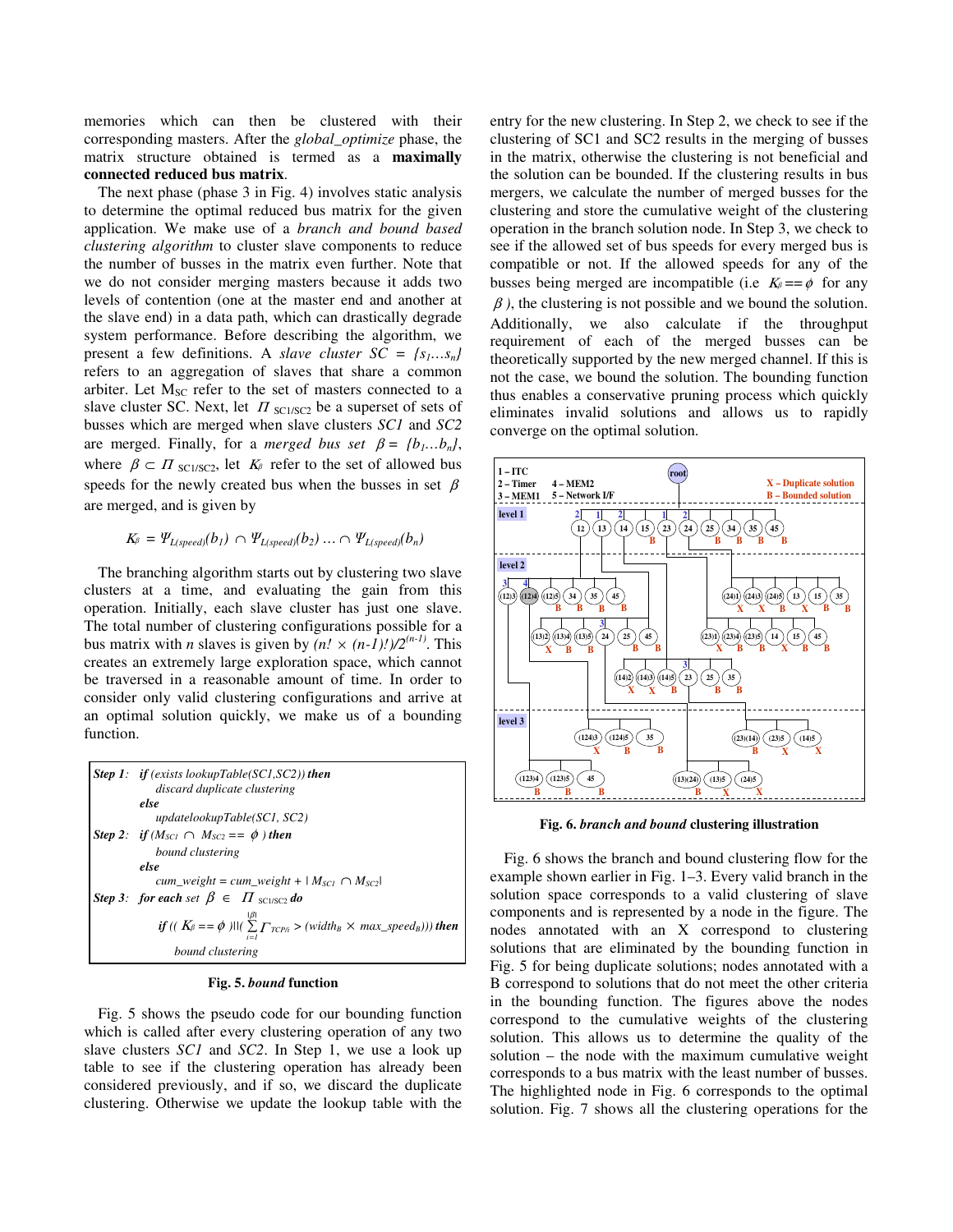solution branch corresponding to this node.

The solutions obtained from the static branch and bound clustering algorithm are ranked from best to worst and stored in a solution database. The next phase (phase 4 in Fig. 4) validates the solutions by simulation. We use a fast transaction-based bus cycle accurate simulation engine [13][19] to verify that the reduced matrix still satisfies all the constraints in the design. We perform arbitration strategy selection at this stage (from the allowed schemes in the constraint set  $\Psi$ ). If a static priority based scheme for a shared slave (with priorities distributed among slave ports according to throughput requirements) results in TCP constraint violations, we make use of other arbitration schemes, in increasing order of implementation costs. So we would use a simpler arbitration scheme like round robin (RR) first, before resorting to the more elaborate TDMA/RR scheme like that used in [4].



**Fig. 7. Flow of clustering operations for solution**

It is possible that even after using these different arbitration conflict schemes, there are TCP constraint violations. In such a case we remove the solution from the solution database, and proceed to select the next best solution, continuing in this manner till we reach a solution which successfully passes the simulation based verification. This is the minimal cost solution, having the least number of busses in the matrix, while still satisfying all TCP constraints in the design. Once we arrive at such a solution, we call the *minimize\_design* procedure (phase 5 in Fig. 4) where we attempt to minimize the bus clock speeds and prune OO buffer sizes. In this procedure, we iteratively select busses in the matrix and attempt to arrive at the lowest value of bus clock speeds (as allowed by  $\Psi$ ) which does not violate any TCP constraint. We verify any changes made in bus speeds via simulation. After minimizing bus speeds, we prune the OO buffer sizes from the maximum values allowed to their peak traffic buffer count utilization values, obtained from simulation. Finally, we output the synthesized minimal cost bus matrix, with a well defined topology and parameter values.

#### IV. CASE STUDIES

We applied our automated bus matrix synthesis approach on four MPSoC applications – VIPER, SIRIUS, ORION4 and HNET8 – from the networking domain. While VIPER and SIRIUS are variants of existing industrial strength applications, ORION4 and HNET8 are larger systems which have been derived from the next generation of MPSoC applications currently in development. Table 1 shows the number of components in each of these applications. The *Masters* column includes the processors in the design, which are primarily ARM based microprocessors.

**Table 1. Number of cores in MPSoC applications**

| <b>Applications</b> | <b>Processors</b> | <b>Masters</b> | <b>Slaves</b> |
|---------------------|-------------------|----------------|---------------|
| <b>VIPER</b>        |                   |                |               |
| <b>SIRIUS</b>       |                   |                |               |
| ORION4              |                   |                |               |
| <b>HNET8</b>        |                   |                | 29            |

**Table 2. Throughput Constraint Paths (TCPs)**

| IP cores in Throughput Constraint Path (TCP) | <b>Throughput</b><br>Requirement |
|----------------------------------------------|----------------------------------|
| ARM2, MEM1, Network I/F1, DMA, MEM3          | 200 Mbps                         |
| ASIC1, MEM4, Network I/F1, DMA, Network I/F2 | 960 Mbps                         |
| ARM2. Network I/F1. MEM4. DMA. SDRAM         | 640 Mbps                         |
| ARM1, MFSU, MEM1, DMA, MEM3, Network I/F1    | 400 Mbps                         |



**Fig. 8. CTG for VIPER application**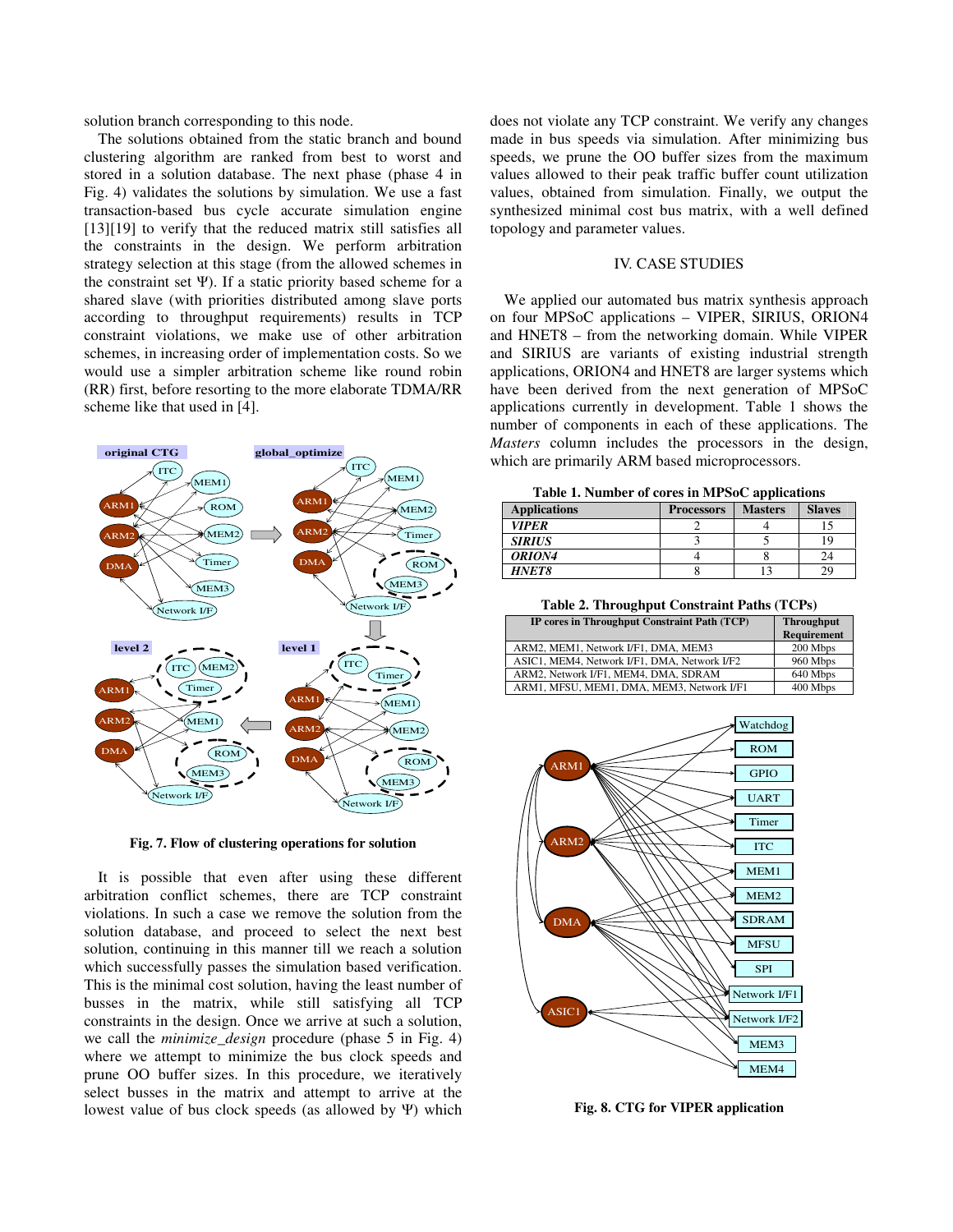Fig 8 shows the CTG for the VIPER application. For clarity, the TCPs are presented separately in Table 2. The ARM1 processor is used for overall system control, generating data cells for signaling, operating and maintenance, communicating and controlling external hardware and to setup and close data stream connections. The ARM2 processor interacts with data streams from external interfaces and performs data packet/frame encryption and compression. These processors interact with each other via shared memory and a set of shared registers (not shown here). The DMA engine is used to handle fast memory to memory and network interface data transfers, freeing up the processors for more useful work. ASIC1 performs data packet segmenting and reassembling for multiple concurrent data streams. VIPER also has several peripherals such as a multi functional serial port interface (MFSU), a serial flash interface (SPI), a universal asynchronous receiver/transmitter block (UART), a general purpose I/O block (GPIO), timers (Timer, Watchdog), an interrupt controller (ITC), proprietary external network interfaces and several memory blocks.

**Table 3. Customizable Parameter Constraint Set**





**Fig. 9. Synthesized bus matrix for VIPER**

Table 3 shows the global customizable parameter set  $\Psi_G$ . For the synthesis we target an AMBA3 AXI [21] based bus matrix structure. Fig. 9 shows the matrix structure output by our synthesis flow, which satisfies all four throughput constraints in the design (Table 2). The data bus width used in the matrix is 32 bits, and the slave-side arbitration strategies, operating speeds for the busses and OO buffer sizes (for components supporting OO transaction completion) are shown in the figure. While the full bus matrix architecture used 60 busses, after the global optimization phase (Fig. 4) we were able to reduce this number to 29 for the maximally connected reduced matrix. The final synthesized matrix further reduces the number of busses to as few as 13 (this includes the local busses for the masters) which is almost a  $5 \times$  saving in the number of busses used when compared to the original full bus matrix.



**Fig. 10. Changing OO buffer size**

To demonstrate the importance of synthesizing parameter values during communication architecture synthesis, we performed experiments involving the VIPER application. In the first experiment we focused on OO buffer size, and varied the values for this parameter, to observe the effect on system cost and performance. In VIPER, since MEM1, MEM4 and SDRAM are the only blocks which support OO buffering of transactions, we attempt to change their buffer sizes for this purpose. Fig. 10. shows the results of this experiment. The X axis indicates OO buffer sizes for the components – we keep the same buffer size for the MEM1, MEM4 and SDRAM components, and reduce the size along the X axis. As the buffer size of the components decreases, it can be seen that the performance of the system deteriorates. With decreasing buffer size, we also find that the minimum number of busses needed to meet all TCP constraints increases. Note that performance numbers in Fig. 10 are obtained for a constant number of busses (13 busses) – adding additional busses tends to improve performance due to the additional parallelism introduced in the system. Of course, the improved performance comes at the price of additional wire congestion (busses) in the matrix. Without taking the concurrency inherent in the target application into consideration (which we do during our synthesis approach), designers might end up fixing OO buffer sizes to large conservative values resulting in increased system cost and an overdesigned system; reducing buffer sizes on the other hand can end up increasing the number of busses in a matrix and again increase system cost.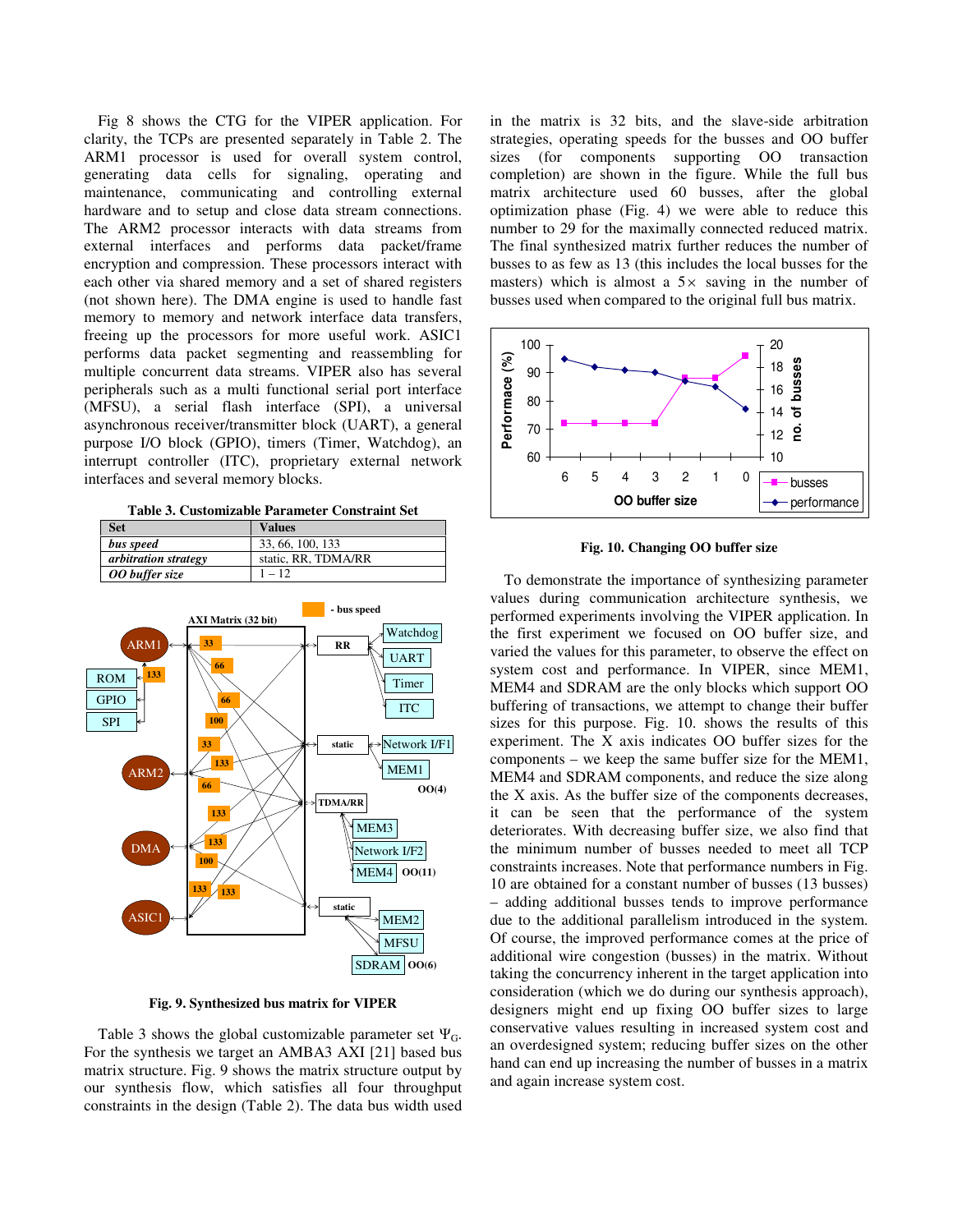

**Fig. 11. Effect of ignoring arbitration space during bus matrix synthesis**

For the next experiment we focused on another communication parameter – the arbitration strategy used for conflict resolution by shared slaves. We attempted to determine the effect of not taking this parameter into consideration during synthesis for the VIPER application. Fig 11. shows the consequence of such an assumption. BMSYN is our bus matrix synthesis approach which considers different arbitration schemes during synthesis. We compared the result from our approach with two approaches which perform topology synthesis and keep a fixed arbitration scheme for all shared slaves – the first approach uses a fixed static priority based arbitration (static) and the second uses round robin (RR) arbitration. For the case of static arbitration, there are 24 static priority combinations possible, because there are 4 masters in VIPER, and the number of static priority combinations possible for a system having *n* masters is *n!*. We synthesize a matrix architecture for each of the possible combinations, for the *static* case. From the figure, it is apparent that restricting the arbitration space during a matrix synthesis effort results in a more expensive system having a larger number of busses in order to meet all performance constraints in the design. From these two experiments involving OO buffer sizes and arbitration strategies, we can see that these communication parameters can have a significant impact on system cost and performance, and thus cannot be ignored in a communication architecture synthesis effort.

Next, we describe the bus matrix synthesis process for the SIRIUS application. Fig. 12 shows the CTG for SIRIUS. Again, for clarity, the TCPs are presented separately in Table 4. ARM1 is a protocol processor (PP) while ARM2 and ARM3 are network processors (NP). The ARM1 PP is responsible for setting up and closing network connections, converting data from one protocol type to another, generating data frames for signaling, operating and maintenance and exchanging data with NP using shared memory. The ARM2 and ARM3 NPs directly interact with the network ports and are used for assembling incoming packets into frames for the network connections, network port packet/cell flow control, assembling incoming packets/cells into frames, segmenting outgoing frames into packets/cells, keeping track of errors and gathering statistics. The ASIC1 block performs hardware cryptography acceleration for DES, 3DES and AES. The DMA is used to handle fast memory to memory and network interface data transfers, freeing up the processors for more useful work. Besides these master cores, SIRIUS also has a number of memory blocks, network interfaces and peripherals such as interrupt controllers (ITC1, ITC2), timers (Watchdog, Timer1, Timer2), UART and a packet accelerator (Acc1).



**Fig. 12. CTG for SIRIUS application**

**Table 4. Throughput Constraint Paths (TCPs)**

| IP cores in Throughput Constraint Path (TCP)  | <b>Throughput</b>  |
|-----------------------------------------------|--------------------|
|                                               | <b>Requirement</b> |
| ARM1, MEM1, DMA, SDRAM1                       | 640 Mbps           |
| ARM1, MEM2, MEM6, DMA, Network I/F2           | 480 Mbps           |
| ARM2, Network I/F1, MEM3                      | 5.2 Gbps           |
| ARM2, MEM4, DMA, Network I/F3                 | 1.4 Gbps           |
| ASIC1, ARM3, SDRAM1, Acc1, MEM5, Network I/F2 | 240 Mbps           |
| ARM3, DMA, Network I/F3, MEM5                 | 2.8 Gbps           |

**Table 5. Customizable Parameter Constraint Set**

| Set                         | <b>Values</b>              |
|-----------------------------|----------------------------|
| bus speed                   | 25, 50, 100, 200, 300, 400 |
| <i>arbitration strategy</i> | static, RR, TDMA/RR        |
| 00 buffer size              | $-8$                       |

Table 5 shows the global customizable parameter set  $\Psi_G$ . For the synthesis we target an AMBA3 AXI [21] based bus matrix structure. Fig. 13 shows the matrix structure output by our synthesis flow, which satisfies all six throughput constraints in the design (Table 4). The data bus width used in the matrix is 32 bits, and the slave-side arbitration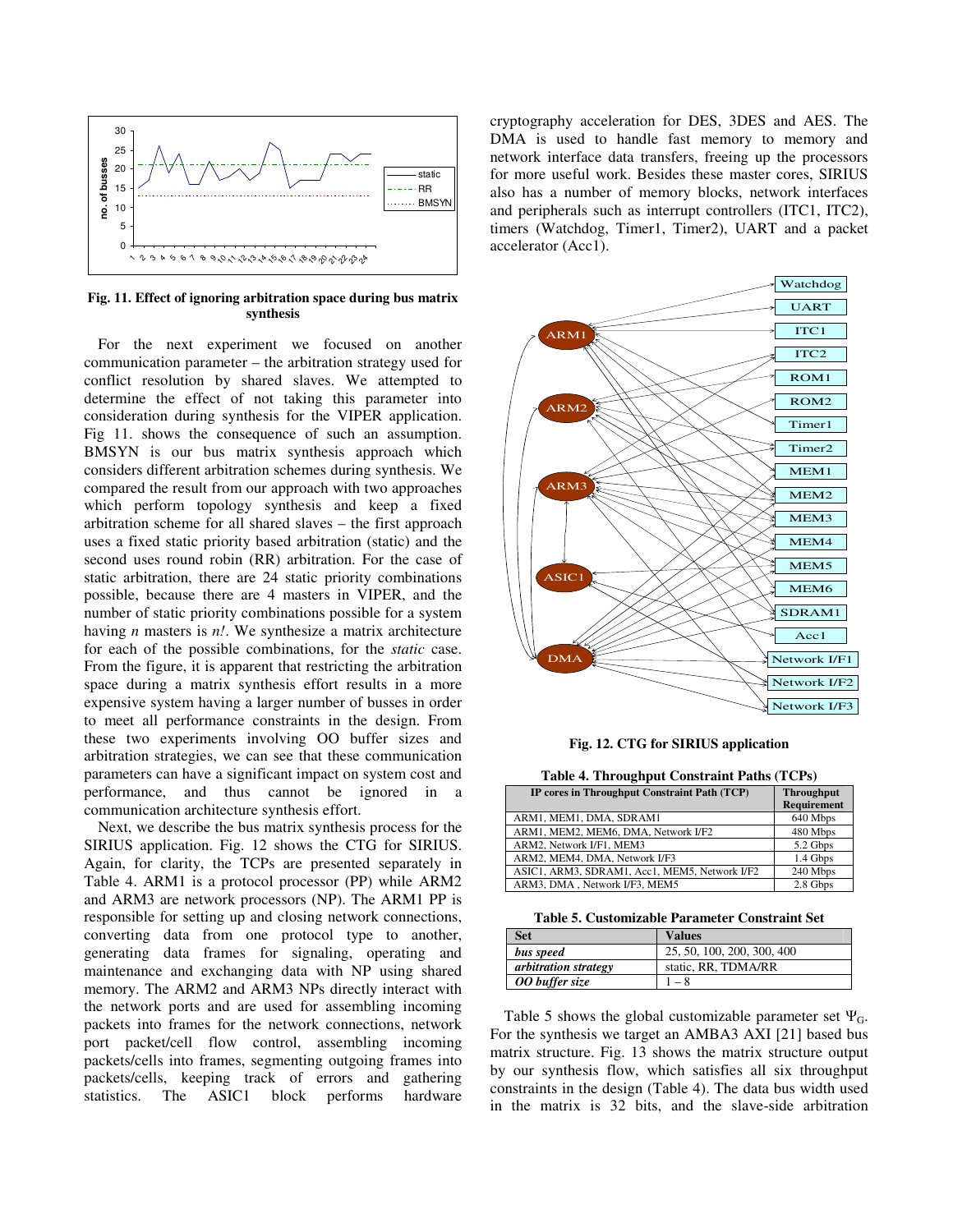strategies, operating speeds for the busses and OO buffer sizes (for components supporting OO transaction completion) are shown in the figure. While the full bus matrix architecture used 95 busses, after the global optimization phase (Fig. 4) we were able to reduce this number to 34 for the maximally connected reduced matrix. The final synthesized matrix further reduces the number of busses to as few as 16 (this includes the local busses for the masters) which is almost a  $6 \times$  saving in the number of busses used when compared to the original full bus matrix. The entire synthesis process took just a few hours to complete instead of the several days or even weeks it would have taken for a manual effort.



**Fig. 13. Synthesized bus matrix for SIRIUS**

We now present two sets of experiments – the first compares our synthesis results with previous work in the area of bus matrix synthesis, while the second applies our synthesis approach on the four MPSoC applications mentioned earlier in the section, and compares the results.

To compare the quality of our synthesis results, we chose the closest existing piece of work that deals with automated matrix synthesis with the aim of minimizing number of busses [8]. Since their approach only generates matrix topology (while we generate both topology and parameter values), we restricted our comparison to the number of busses in the final synthesized design. The threshold based approach proposed in [8] requires the designer to statically specify (i) the maximum number of slaves per cluster and (ii) the traffic overlap threshold, which if exceeded prevents two slaves from being assigned to the same bus cluster. The results of our comparison study are shown in Fig. 14. BMSYN is our bus matrix synthesis approach while the other comparison points are obtained from [8].  $S(x)$ , for  $x =$ 10, 20, 30, 40, represents the threshold based approach

where no two slaves having a traffic overlap of greater than x% can be assigned to the same bus, and the X-axis in Fig. 14 varies the maximum number of slaves allowed in a bus cluster for these comparison points. The values of  $10 - 40\%$ for traffic overlap are chosen as per recommendations from [8]. It is clear from Fig. 14 that our synthesis approach produces a lower cost system (having lesser number of busses) than approaches which force the designer to statically approximate application characteristics.



**Fig. 14. Comparison with threshold based approach for SIRIUS**

Fig. 15 compares the number of busses in a full bus matrix, a maximally connected reduced matrix and the final synthesized bus matrix using our approach, for the four applications we considered. It can be seen that our bus matrix synthesis approach results in significant matrix component savings, ranging from  $2.1 \times$  to  $3.2 \times$  when compared to a maximally connected bus matrix, and savings ranging from  $4.6 \times$  to  $9 \times$  when compared with a full bus matrix.



**Fig. 15. Comparison of no. of busses for MPSoC applications**

In the present and near future, we believe that the bus matrix communication architecture can efficiently support MPSoC systems with tens to hundreds of cores with several data throughput constraints in the multiple gigabits per second range. However, for very large MPSoC systems in the future, bus-based communication systems will suffer from unpredictable wire cross-coupling effects, significant clock skews on longer wires (requiring repeaters, thus